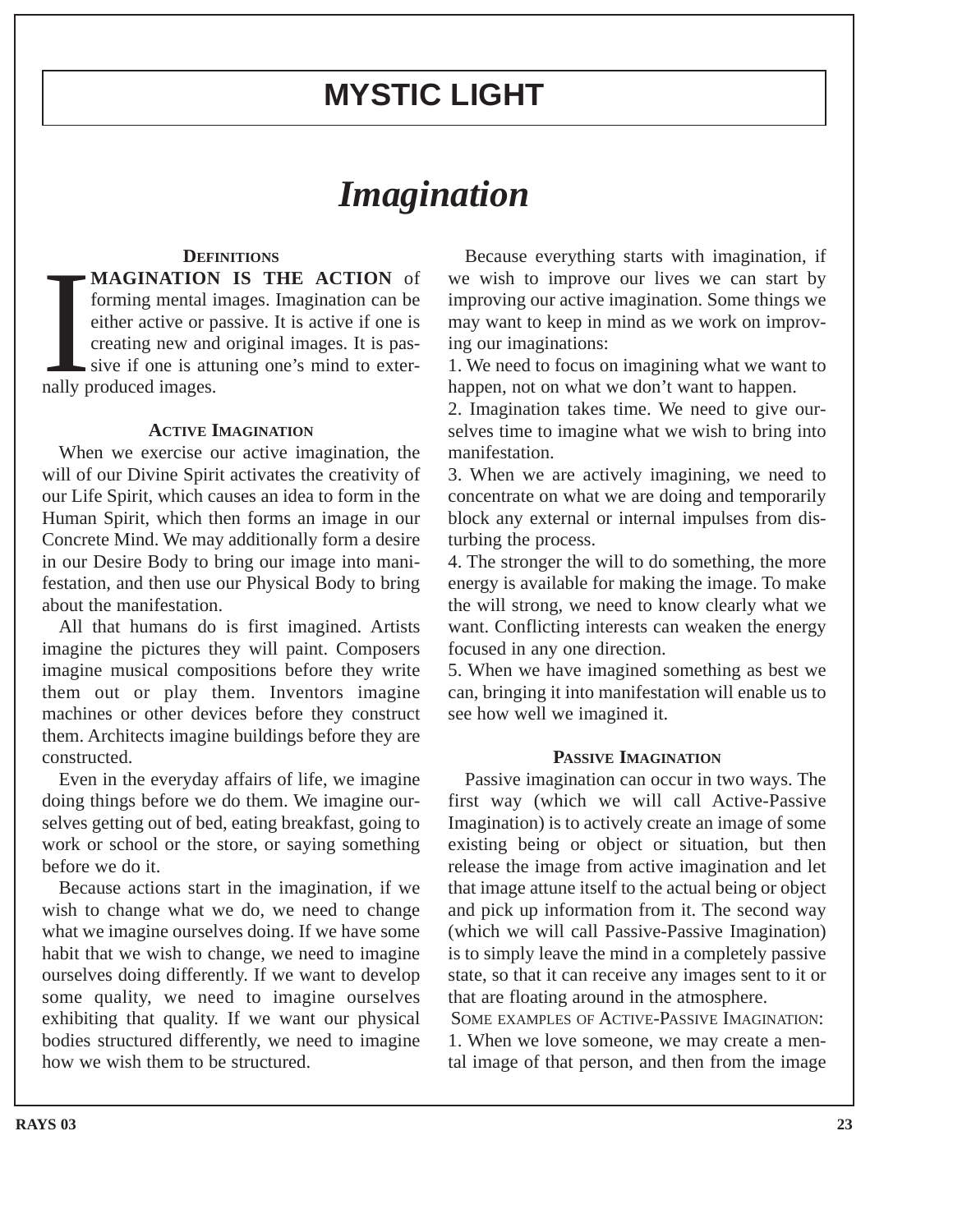sense what the other person is feeling or thinking or doing.

2. If we imagine ourselves as being in other people's situations, this may help us to feel what they feel and understand why they think and act as they do. We may also imagine ourselves being in the situation of animals or plants to gain an understanding of them.

3. When we hear a description in words of some event (listening to the news, or talking to someone, reading a book, etc.) we may create mental images of what is being described, and may sympathetically feel what the people involved feel, or understand how they view things.

4. During the day, every act that we do and its effects on others is stored in our subconscious mind. In retrospection, we create mental images of the events of the day. These images may attune themselves to the images stored in our subconscious mind, so that we begin to be able to see and feel the actual effects of our actions.

5. When some mechanical or electrical device is malfunctioning, if we can imagine the inner structure of the device, we may be able to see in our imagination what the problem is.

6. We can imagine ourselves as being anywhere in the universe, and seeing, hearing, or feeling anything which we are interested in on any scale (small or large). If, beyond having chosen what we would investigate, we keep ourselves in a passive state, we may see, hear or feel what is actually there.

SOME EXAMPLES OF PASSIVE-PASSIVE IMAGINATION: 1. The Recording Angels create the archetype of our lives as a series of images of the major events which it will be our destiny to meet. As we go through our lives, these images arise in our minds and we generally act them out. If additional input is needed to get us to meet our destiny, the Recording Angels may make additions or corrections to these images in our minds. Note that these images only lead us to the situations which it is our destiny to meet. We have free will as to how we handle those situations.

2. Archangels, who have the job of being National Spirits, infuse the etheric atmosphere of nations with the images of the customs, culture, religion, language and patriotic feelings of the nations. The people in the countries take in these images with every breath they breathe. The influence of the National Spirits is weakened by intermarriage between people of different nations, international communication, and independent thinking (not doing things just because they are the custom).

3. During the Fall and Winter months, the Christ Spirit infuses the atmosphere of the earth with His vibrations of universal love. Those who are sensitive may feel them.

4. Astrological forces energize various parts of our imagination. We may leave our imagination in a passive state and go with the flow, or put ourselves in an active state and take control of what we imagine and do.

5. When our minds are in a passive state they may receive thoughts and feelings from other people, from animals, from buildings (such as places of worship, hospitals, prisons, etc), from artifacts or monuments, etc.

## **CONTROLLING WHETHER OUR IMAGINATION IS ACTIVE OR PASSIVE**

Just as we can decide when we talk and when we listen, we can decide when we will put our imagination in an active state, and when we will allow it to be passive. When we want an active imagination, we form images which are in accordance with our will, which have the forms which we give them. When we want active-passive imagination, we form the initial image, but then release the image from our control and let it attune itself to reality. When we want passive-passive imagination we simply let our minds be calm and quiet, and let images form in them without any interference from us. We, of course, may return from either form of passive imagination to active imagination whenever we choose.

# **DISTINGUISHING BETWEEN ACTIVE AND PASSIVE IMAGINATION**

Some people have difficulty distinguishing between mental images which they generated and mental images which they received from outside themselves. Sometimes they think that ideas received from outside themselves are their own